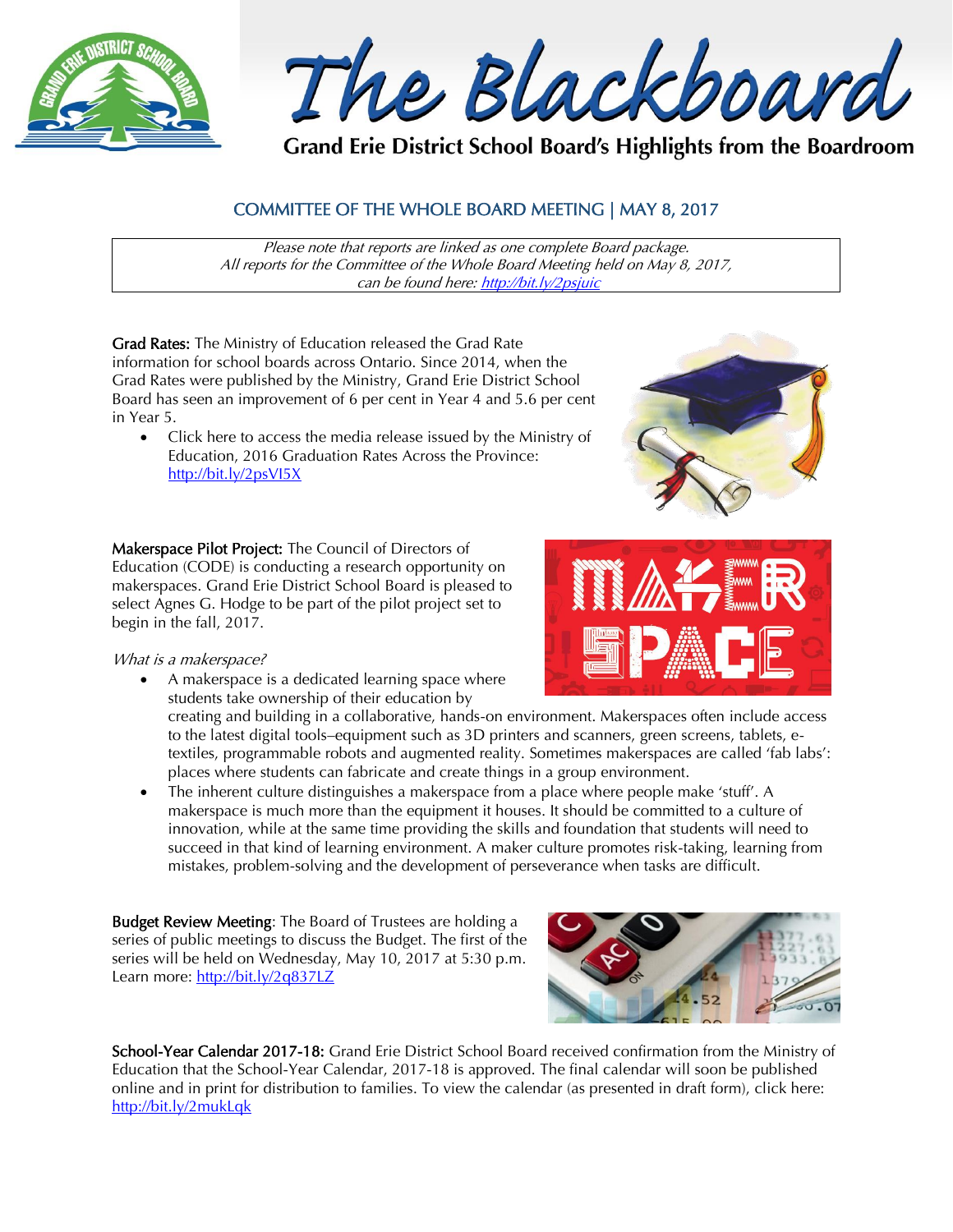## School Boards Partner with County Health Units for Healthy Schools Protocol:

The Haldimand-Norfolk Health Unit and Brant County Health Unit, together with Grand Erie District School Board and Brant Haldimand Norfolk Catholic District School Board, will formalize a longstanding cooperation by signing the Partnering Together for Healthy Schools protocol at Walter Gretzky Elementary School/St. Basil Catholic Elementary School library on Thursday, May 11,

2017 at 10:15 a.m.

Boundary Review Meetings: The following Boundary Review Meetings have been scheduled:

#### South West Brantford

The proposed boundary change will primarily impact elementary families moving into the development area attending the following schools: Walter Gretzky Elementary School and Ryerson Heights Elementary School.

- Date: May 23, 2017
- Time: 6:00 p.m.
- Location: Ryerson Heights Elementary **School**

## McClung Road Subdivision, Caledonia

The proposed boundary changes will apply to families attending the following schools: Caledonia Centennial Public School, Seneca Central Public School, Cayuga Secondary School, and McKinnon Park Secondary School.

- Date: May 30, 2017
- Times: 6:00 p.m. (Elementary) and 6:30 p.m. (Secondary)
- Location: McKinnon Park Secondary School

Facility Partnerships - Annual Facility Status Report: The report outlines schools suitable for facility partnerships (unused space), schools suitable for facility partnership (new construction), an update on the work of the Facility Partnership Liaison, and communication with the community.

Student Trustee Selection: Trustees welcomed the new 2017-18 Student Trustees to the Board. For Grand Erie North, Jeriann Hsiao, and for Grand Erie South, Leicia Kelly.

Data Report - Learner Intervention Tracking for Excellence (LITE) Referrals for Professional Services: Grand Erie has a team of schoolbased and system staff who support student learning by providing specialized assessment, intervention, and programming supports. The LITE platform is comprised of several modules that help manage data and processes in Special Education and Student Support Services.



#### ADDITIONAL ITEMS

Committee/Board Meeting Schedule: The Grand Erie District School Board recommended for approval the 2017−18 Committee/Board Meeting Schedule with a change from April 30 to April 23.

Allocation of Educational Assistants: The allocation of 303 Educational Assistants, as outlined in the report was recommended for approval pending final budget approval.

Capital Planning Capacity Program: The Grand Erie District School Board receive the Capital Planning Capacity Program Report as information.



**BRANT COUNTY HEALTH UNIT**